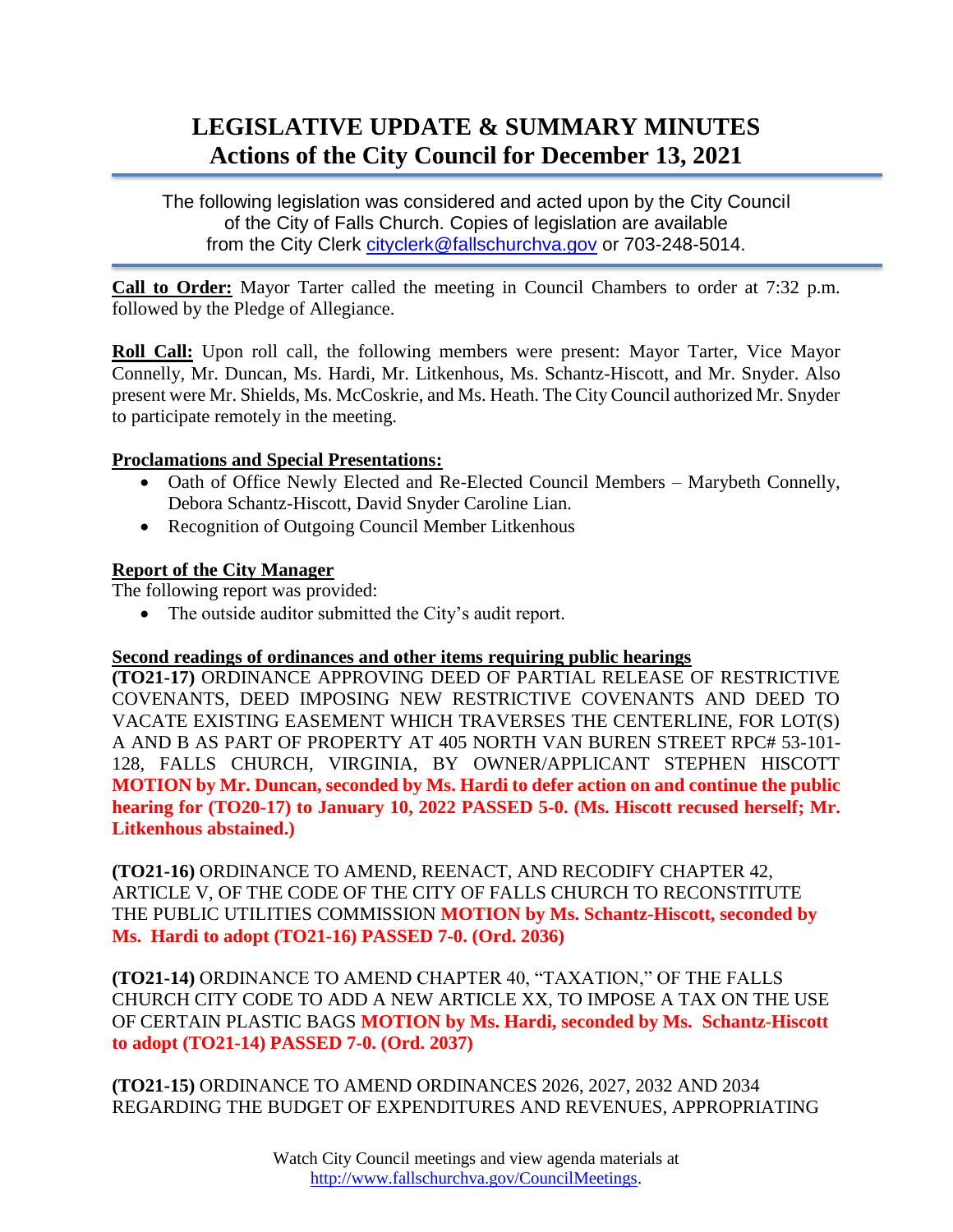FUNDS FOR FISCAL YEAR 2022 FOR THE GENERAL FUND, SCHOOL OPERATING FUND, AFFORDABLE HOUSING FUND, COMMUNITY DEVELOPMENT AUTHORITY FUND, AND THE CAPITAL IMPROVEMENT PROGRAM FUNDS **MOTION by Ms. Hardi, seconded by Ms. Schantz-Hiscott to adopt (TO21-15) PASSED 7-0. (Ord. 2038)**

## **Resolutions and first readings of ordinances**

(One City Center) **(TR21-09)** RESOLUTION TO GRANT A SPECIAL EXCEPTION FOR RESIDENTIAL USES WITHIN A MIXED USE DEVELOPMENT PROJECT AND TO INCREASE THE BUILDING HEIGHT WITH A BONUS OF FORTY (40) FEET TO A MAXIMUM HEIGHT OF ONE HUNDRED AND FIFTEEN (115) FEET FOR A DEVELOPMENT PROJECT ON APPROXIMATELY 4.63 ACRES OF LAND LOCATED AT 101, 191, AND 201 WEST BROAD STREETS, AND 150 SOUTH WASHINGTON STREET, AND A PARCEL ON SOUTH MAPLE AVENUE (REAL PROPERTY CODE NUMBERS 52- 305-027, 52-305-024, 52-309-119, 52-305-014 AND 52-309-116), ON APPLICATION BY ATLANTIC REALTY COMPANIES INC. **MOTION by Mr. Duncan, seconded by Mr. Litkenhous to refer (TR21-09) to the Planning Commission, Architectural Advisory Board, Economic Development Authority, Housing Commission, Environmental Sustainability Council, Urban Forestry Commission, Citizens' Advisory Committee on Transportation, Recreation & Parks Advisory Board, Arts and Humanities Council of Falls Church, Library Board of Trustees, Historical Commission, Human Services Advisory Council, Village Preservation and Improvement Society, and Greater Falls Church Chamber of Commerce, schedule public hearing and final consideration for May 9, 2022, and advertise the same according to law PASSED 6-1. (Mr. Snyder – NAY.)**

**(TR21-45)** RESOLUTION PROVIDING GUIDANCE ON THE DEVELOPMENT OF THE FY2023 BUDGET **MOTION by Mr. Snyder, seconded by Mr. Litkenhous to adopt (TR21- 45) as revised and discussed PASSED 7-0. (Res. 2021-45)**

**(TR21-39)** RESOLUTION ADOPTING THE CITY OF FALLS CHURCH 2022 LEGISLATIVE PROGRAM **MOTION by Mr. Mr. Duncan, seconded by Ms. Schantz-Hiscott to adopt (TR21-39) as revised and discussed PASSED 7-0. (Res. 2021-46)**

**Consent items MOTION by Ms. Connelly, seconded by Ms. Schantz-Hiscott to approve the consent agenda PASSED 7-0.**

# APPOINTMENTS- **APPROVED**

Appointment: Hannah Jordan – Housing Commission - 01/01/22 – 12/31/24 Reappointment: Jonathan Ross – Historical Commission - 09/01/21 – 08/31/24 Reappointment: Linda Valentino – Historic Architectural Review Board - 02/01/22 – 01/31/26 Reappointment: David Calabrese – Board of Zoning Appeals – 01/01/22 – 12/31/25

# **Closed Session**

Upon proper motion, at 12:25 a.m., December 14, 2021, City Council entered closed session (1) pursuant to Virginia Code section § 2.2-3711.(A)(3) for "Discussion or consideration of … the disposition of publicly held real property, where discussion in an open meeting would adversely